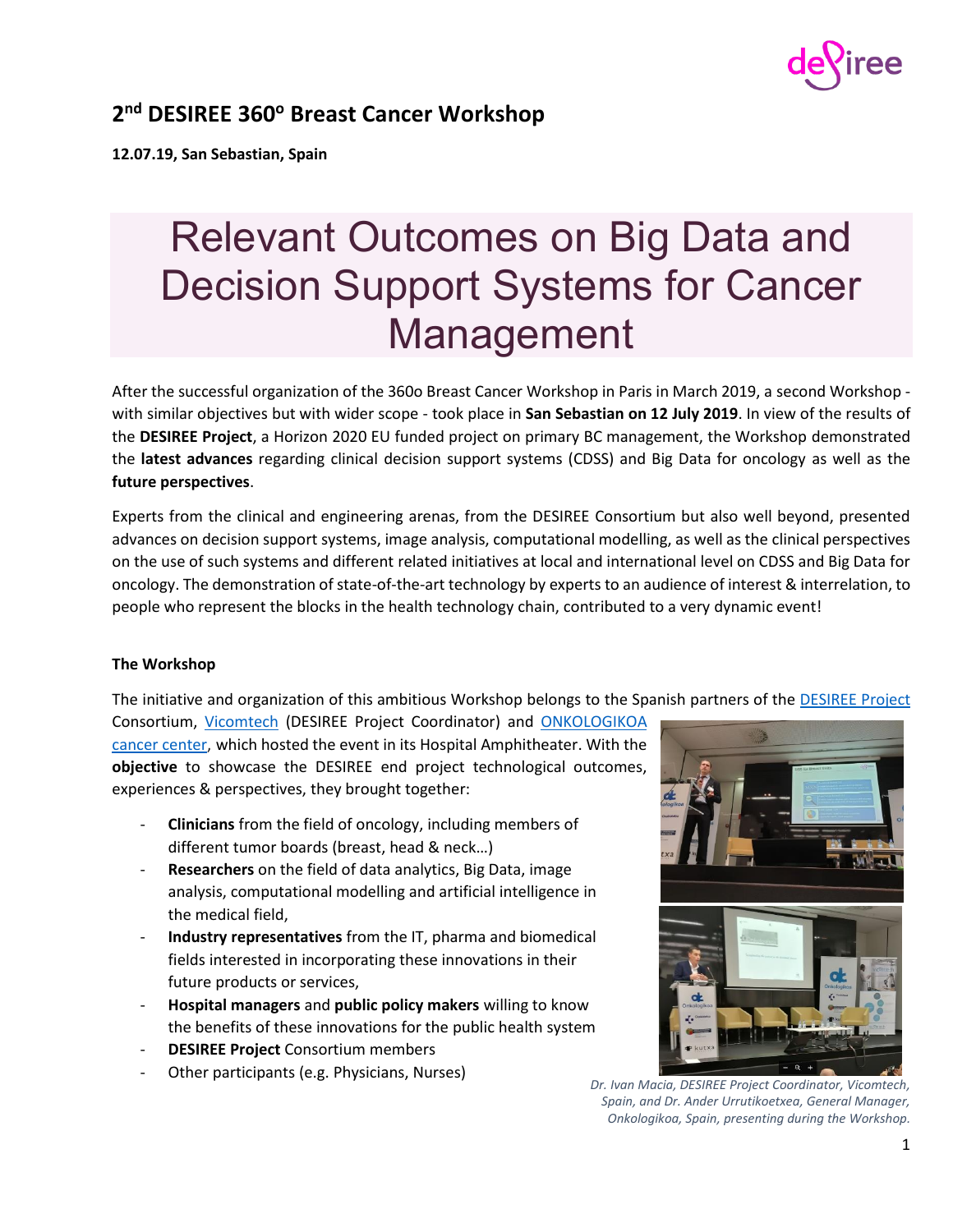

The Workshop followed a three-fold thematic approach:

- **Session 1** DESIREE Technology Highlights and Results
- **Session 2** Clinical and Patient Perspectives
- **Session 3** Relevant Initiatives on Big Data and DSS for Oncology

The day opened with the DESIREE project in focus (**Session 1**), highlighting the technologies, the platforms and key results of DESIREE, as presented by Consortium members.

**Bryan Scotney** from Ulster University (UK) presented the *"Advances in Medical Image Analysis and Machine Learning for Segmentation and Classification of Breast Tissue and Tumours"* while **Alejandra Pérez Sastre** from Sistemas Genómicos (Spain) talked about the *"Advances in NGS Analysis - GeneSystems Platform"*.

The USA partner, Houston Methodist Research Institute, specializes on *"***Multiscale model** *Aesthetic outcomes prediction*". **Marc Garbey**, HMRI (USA) joined the Workshop remotely, and presented their innovative approach to modelling the outcomes of BC surgery. Moreover, **Ilias Sachpazidis** from Medical Innovation & Technology (Greece) discussed the topic of *"Radiobiological modelling: assessment of radiation induced toxicities*", demonstrating the developed application.

The Session 1 was concluded with the presentation of **Naiara Muro**, from Vicomtech (Spain), titled *"DESIREE Clinical Decision Support: guideline-based, case-based and experience based DSS, visual analytics*", followed by a *DEMO* of the DESIREE platform by **Amaia Ugarriza**, representing Bilbomática (Spain).



*Bryan Scotney, Alejandra Pérez Sastre and Naiara Muro presenting during Session 1, at the DESIREE Workshop.*



*The Breast Cancer Radiobiological Plan Evaluator (MIT) and the 3D Breast reconstruction approach (HMRI), as presented at the Workshop.*

The presentations of the 2<sup>nd</sup> Session were selected to reveal the Clinical and Patient Perspectives in Cancer management. The first presentation of the Session discussed the **"Complexity of Clinical Decisions in Breast Units: role of Decision Support Systems"**, as presented by **Brigitte Seroussi** from INSERM / Assistance Publique Hopitaux Paris (France). **Sylvia Pelayo**, representing as well INSERM (France) analysed the *"Validation of DSS Systems for Oncology. The DESIREE approach"*. **Ander Urrutikoetxea**, Onkologikoa (Spain), set the patient perspective with his presentation *"Incorporation of the patient in the decisional process and use of PROMs*", followed by **Isabel Álvarez** from Hospital Universitario Donostia/Biodonostia, who talked about the *"Experiences in Health Outcomes Measurement of patients with cancer"*.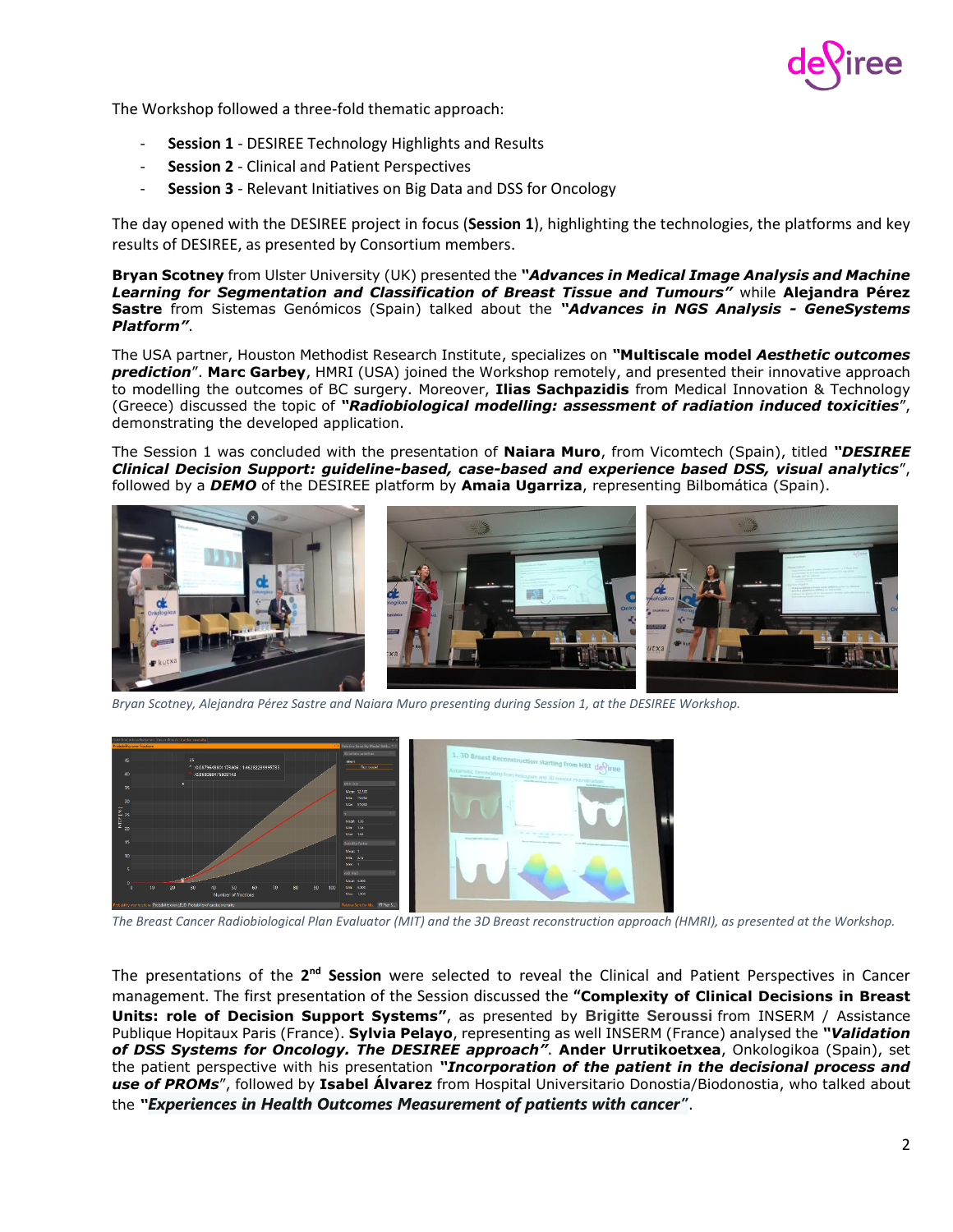



*Brigitte Seroussi, Sylvia Pelayo, Ander Urrutikoetxea and Isabel Álvarez during their presentations at Session 2.* 

The last part of the Workshop (**Session 3**) gave floor to approaches, results and experiences from other related projects on Big Data and DSS for Oncology at the regional, national and international level. To this end, **María del Mar Vivanco** (CIC-bioGune) and **Alba Garín-Muga** (Vicomtech) presented the **"Project NUBIA - Quantification of novel breast cancer biomarkers via pathology image analysis."** The Horizon 2020 project *"Big Medilytics – Improving Healthcare in Europe through Big Data"* was presented by **Alexandra Muñoz**, INCLIVA (Valencia).

Moreover, two other Horizon 2020 projects, *"NeverMind – Mental Health Support in Cancer"* and *"Project BD2DECIDE – Decision Support System for Head and Neck Cancer"* were presented by **Manuel Ottaviano** (Universidad Politécnica de Madrid).



*María del Mar Vivanco, Alexandra Muñoz and Manuel Ottaviano presenting their projects.*



*Other photo highlights from the DESIREE Workshop.*